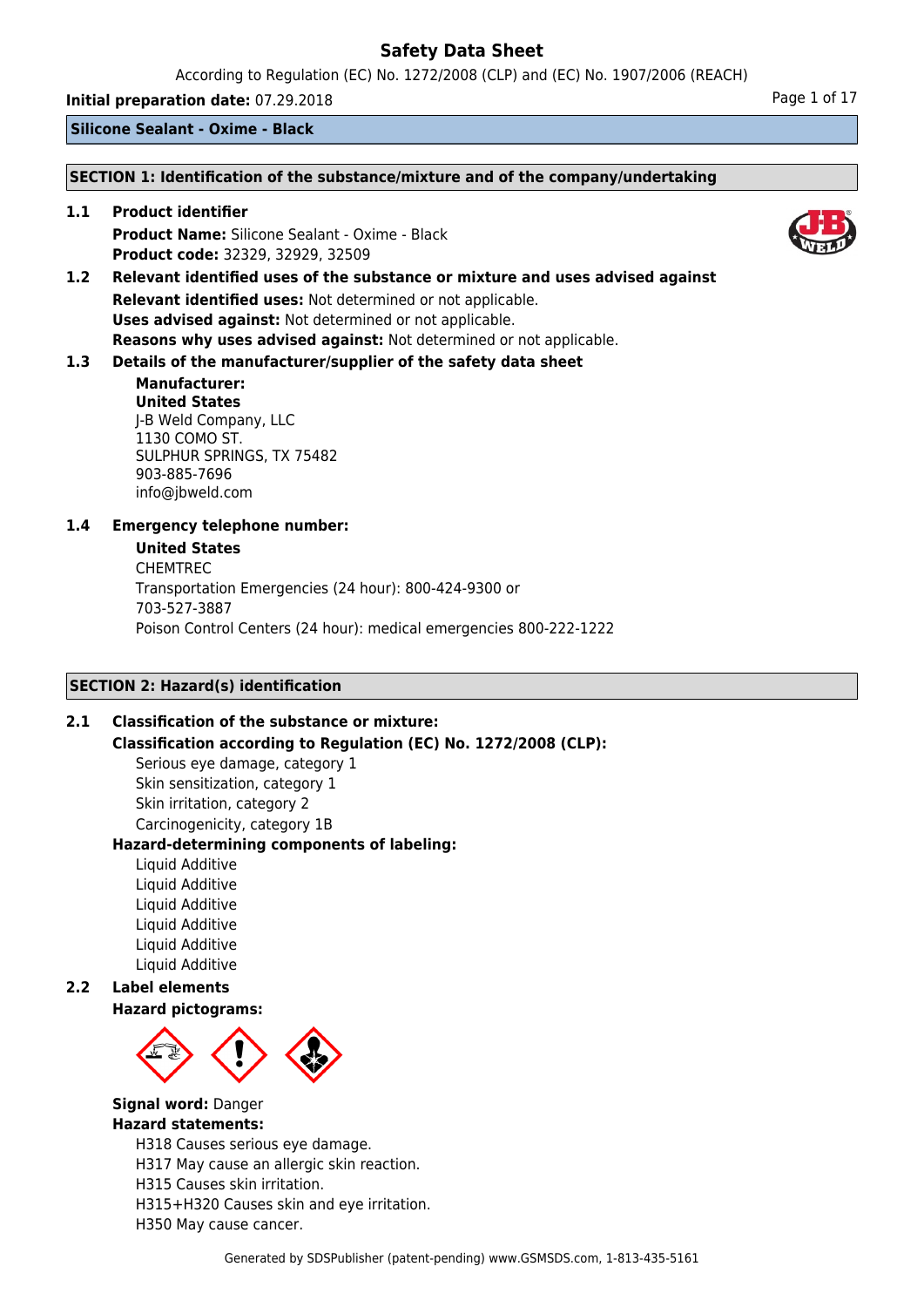According to Regulation (EC) No. 1272/2008 (CLP) and (EC) No. 1907/2006 (REACH)

## **Initial preparation date:** 07.29.2018 **Page 2 of 17** Page 2 of 17

## **Silicone Sealant - Oxime - Black**

### **Precautionary statements:**

P280 Wear protective gloves/protective clothing/eye protection/face protection.

P261 Avoid breathing dust/fume/gas/mist/vapors/spray.

P272 Contaminated work clothing should not be allowed out of the workplace.

P264 Wash skin and eyes thoroughly after handling.

P201 Obtain special instructions before use.

P202 Do not handle until all safety precautions have been read and understood.

P281 Use personal protective equipment as required.

P310 Immediately call a POISON CENTER or doctor/physician.

P305+P351+P338 IF IN EYES: Rinse cautiously with water for several minutes. Remove contact lenses, if present and easy to do. Continue rinsing.

P321 Specific treatment (see supplemental first aid instructions on this label).

P363 Wash contaminated clothing before reuse

P302+P352 IF ON SKIN: Wash with plenty of soap and water.

P333+P313 If skin irritation or a rash occurs: Get medical advice/attention

P362+P364 Take off contaminated clothing and wash it before reuse.

P362 Take off contaminated clothing and wash before reuse

P332+P313 If skin irritation occurs: Get medical advice/attention

P308+P313 If exposed or concerned: Get medical advice/attention P405 Store locked up.

P501 Dispose of contents/container in accordance with local regulations.

## **2.3 Other hazards:** None known

## **SECTION 3: Composition/information on ingredients**

## **3.1 Substance:** Not applicable.

## **3.2 Mixture:**

| <b>Identification</b>                                | <b>Name</b>             | <b>Classification according to</b><br><b>Regulation (EC) No. 1272/2008</b><br>(CLP) | Weight % |
|------------------------------------------------------|-------------------------|-------------------------------------------------------------------------------------|----------|
| CAS number:<br>1333-86-4<br>EC number:<br>215-609-9  | Powder                  | Not classified                                                                      | <1       |
| CAS number:<br>13463-67-7<br>EC number:<br>236-675-5 | <b>Titanium Dioxide</b> | Not classified                                                                      | $<$ 3    |
| CAS number:<br>1317-65-3<br>EC number:<br>215-279-6  | Powder                  | Not classified                                                                      | $25$     |
| CAS number:<br>7631-86-9<br>EC number:<br>231-545-4  | Powder Additive         | Not classified                                                                      | <10      |
| CAS number:<br>919-30-2<br>EC number:<br>213-048-4   | Liquid Additive         | Not classified                                                                      | <1       |
| CAS number:<br>70131-67-8                            | Resin                   | Not classified                                                                      | < 60     |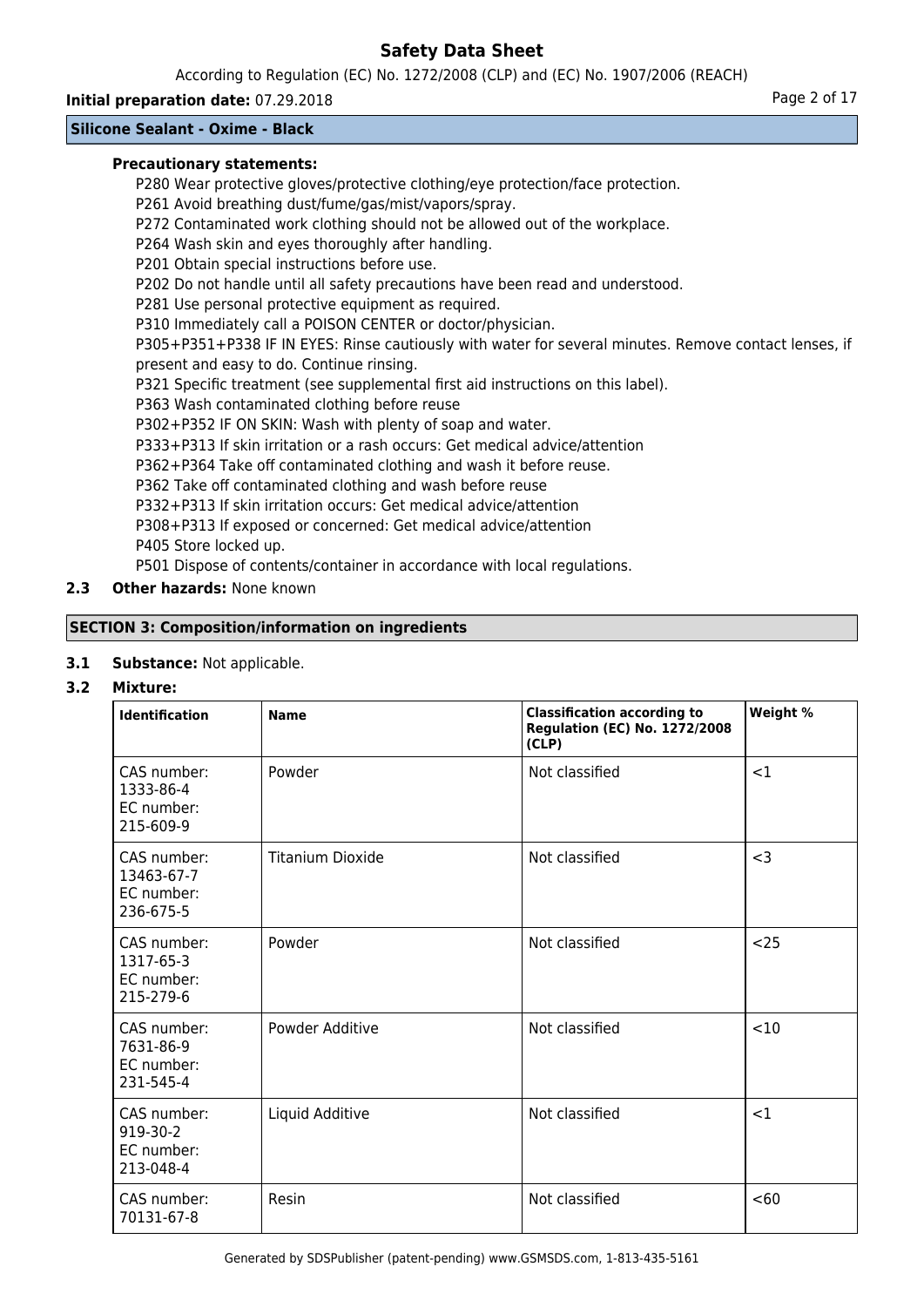## According to Regulation (EC) No. 1272/2008 (CLP) and (EC) No. 1907/2006 (REACH)

### **Initial preparation date:** 07.29.2018 **Page 3 of 17**

**Silicone Sealant - Oxime - Black**

| CAS number:<br>63148-62-9<br>EC number:<br>613-156-5 | Liquid Additive | Not classified                                                                | <10   |
|------------------------------------------------------|-----------------|-------------------------------------------------------------------------------|-------|
| CAS number:<br>64742-46-7<br>EC number:<br>265-148-2 | Liquid Additive | Carc. 1B; H350                                                                | < 10  |
| CAS number:<br>17689-77-9<br>EC number:<br>241-677-4 | Liquid Additive | Not classified                                                                | < 5   |
| CAS number:<br>22984-54-9<br>EC number:<br>245-366-4 | Liquid Additive | Not classified                                                                | $<$ 5 |
| CAS number:<br>$96-29-7$<br>EC number:<br>202-496-6  | Liquid Additive | Acute Tox. 4; H312<br>Skin Sens. 1; H317<br>Eye Dam. 1; H318<br>Carc. 2; H351 | < 5   |
| CAS number:<br>2224-33-1<br>EC number:<br>218-747-8  | Liquid Additive | Not classified                                                                | < 5   |
| CAS number:<br>1345-16-0<br>EC number:<br>310-193-6  | Powder          | Not classified                                                                | <1    |

## **Additional information:**

Although this product contains Titanium Dioxide, the Titanium Dioxide is bound and the particles are not of respirable size.

Carbon black is classified as a carcinogen only in its respirable form. Since the carbon black in this product is not respirable, the product itself is not classified as a carcinogen in the form presented.

#### **Full Text of H and EUH statements:** See section 16

#### **SECTION 4: First aid measures**

## **4.1 Description of first aid measures**

#### **General notes:**

Not determined or not available.

### **Following inhalation:**

Loosen clothing as necessary and position individual in a comfortable position Maintain an unobstructed airway

Get medical advice/attention if you feel unwell

### **Following skin contact:**

Rinse affected area with soap and water

If symptoms develop or persist, seek medical attention

Take off all contaminated clothing

Gently blot or brush away excess product

Wash with plenty of lukewarm, gently flowing water

Get medical advice if skin irritation occurs or you feel unwell

## **Following eye contact:**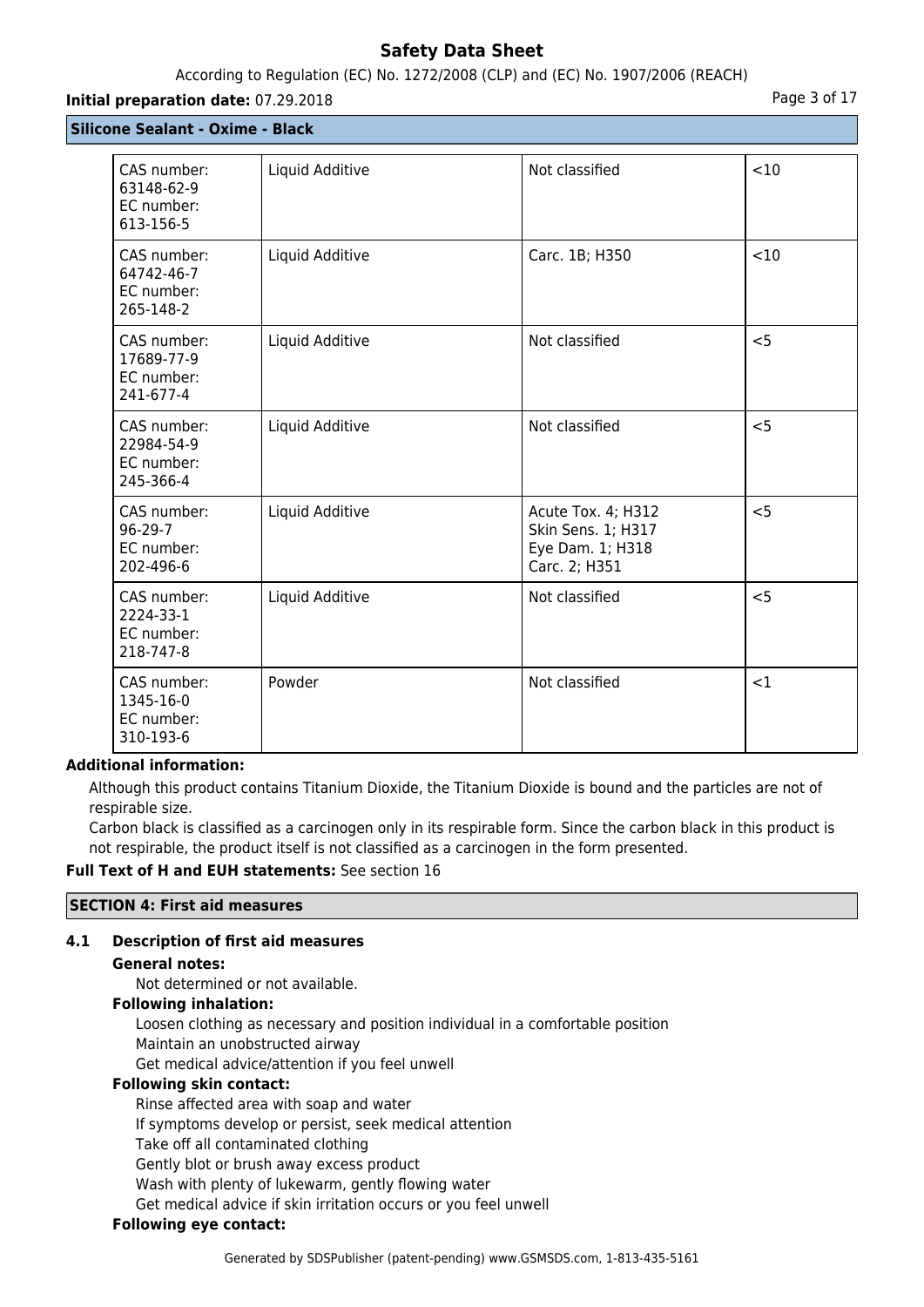According to Regulation (EC) No. 1272/2008 (CLP) and (EC) No. 1907/2006 (REACH)

### **Initial preparation date:** 07.29.2018 **Page 4 of 17**

|     | <b>Silicone Sealant - Oxime - Black</b>                                                                                                                                                                                                                                                                         |
|-----|-----------------------------------------------------------------------------------------------------------------------------------------------------------------------------------------------------------------------------------------------------------------------------------------------------------------|
|     | Rinse/flush exposed eye(s) gently using water for 15-20 minutes<br>If symptoms develop or persist, seek medical attention<br>Avoid direct contact and wear chemical protective gloves, if necessary<br>Rinse eyes cautiously with lukewarm, gently flowing water for several minutes, while holding the eyelids |
|     | open<br>Remove contact lenses, if present and easy to do so<br>Continue rinsing until medical aid is available<br>Immediately call a POISON CONTROL CENTER or seek medical attention                                                                                                                            |
|     | <b>Following ingestion:</b><br>Rinse mouth thoroughly                                                                                                                                                                                                                                                           |
| 4.2 | Seek medical attention if irritation, discomfort, or vomiting persists<br>Most important symptoms and effects, both acute and delayed                                                                                                                                                                           |
|     | <b>Acute symptoms and effects:</b><br>Not determined or not available.<br><b>Delayed symptoms and effects:</b>                                                                                                                                                                                                  |
| 4.3 | Not determined or not available.<br>Indication of any immediate medical attention and special treatment needed                                                                                                                                                                                                  |
|     | <b>Specific treatment:</b><br>Not determined or not available.                                                                                                                                                                                                                                                  |
|     | <b>Notes for the doctor:</b><br>Not determined or not available                                                                                                                                                                                                                                                 |
|     | <b>SECTION 5: Firefighting measures</b>                                                                                                                                                                                                                                                                         |
| 5.1 | <b>Extinguishing media</b><br><b>Suitable extinguishing media:</b><br>Use appropriate fire suppression agents for adjacent combustible materials or sources of ignition.                                                                                                                                        |

#### **Unsuitable extinguishing media:**

Not determined or not applicable.

## **5.2 Special hazards arising from the substance or mixture:**

Thermal decomposition can lead to release of irritating gases and vapors.

### **5.3 Advice for firefighters**

#### **Personal protection equipment:**

Use typical firefighting equipment, self-contained breathing apparatus, special tightly sealed suit.

## **Special precautions:**

Not determined or not applicable.

## **SECTION 6: Accidental release measures**

## **6.1 Personal precautions, protective equipment and emergency procedures:**

Ensure adequate ventilation. Ensure air handling systems are operational. Wear protective eye wear, gloves and clothing.

## **6.2 Environmental precautions:**

Should not be released into the environment. Prevent from reaching drains, sewer or waterway.

## **6.3 Methods and material for containment and cleaning up:**

Wear protective eye wear, gloves and clothing.

Absorb with non-combustible liquid-binding material (sand, diatomaceus earth (clay), acid binders, universal binders).

Dispose of contents / container in accordance with local regulations.

## **6.4 Reference to other sections:**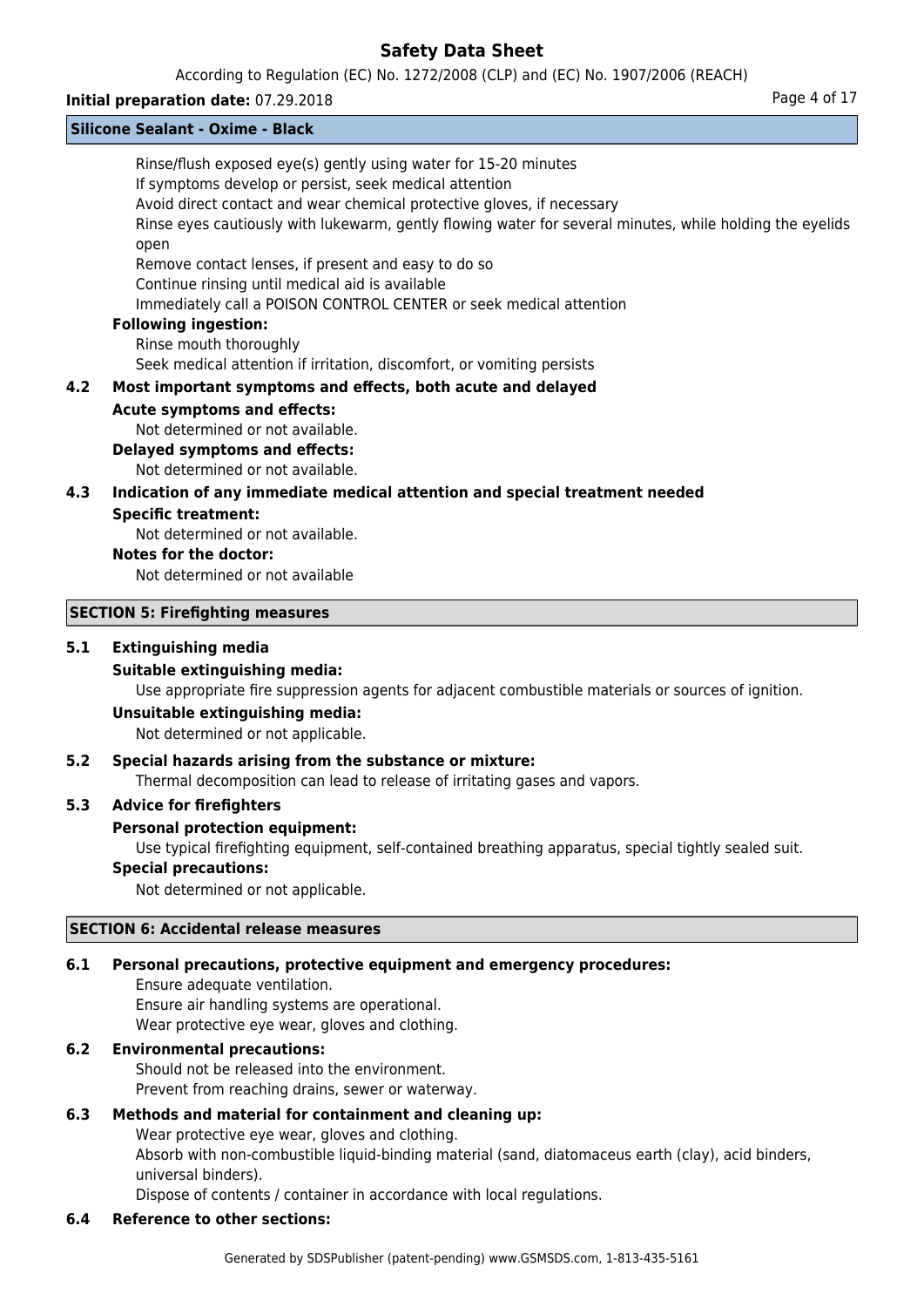According to Regulation (EC) No. 1272/2008 (CLP) and (EC) No. 1907/2006 (REACH)

## **Initial preparation date:** 07.29.2018 **Page 1 and 2018** Page 5 of 17

**Silicone Sealant - Oxime - Black**

Not determined or not applicable.

## **SECTION 7: Handling and storage**

### **7.1 Precautions for safe handling:**

Use only with adequate ventilation. Avoid breathing mist or vapor. Do not eat, drink, smoke or use personal products when handling chemical substances.

## **7.2 Conditions for safe storage, including any incompatibilities:**

Keep container tightly sealed. Protect from freezing and physical damage. Store in a cool, well-ventilated area.

## **7.3 Specific end use(s):**

Not determined or not applicable.

## **SECTION 8: Exposure controls/personal protection**







### **8.1 Control parameters**

Only those substances with limit values have been included below. **Occupational Exposure limit values:**

| <b>Country (Legal Basis)</b> | <b>Substance</b> | <b>Identifier</b> | <b>Permissible concentration</b>                                                           |
|------------------------------|------------------|-------------------|--------------------------------------------------------------------------------------------|
| Finland                      | Liquid Additive  | 919-30-2          | 8-hour limit: 28 mg/m <sup>3</sup> (3 ppm)                                                 |
|                              | Liquid Additive  | 919-30-2          | 15-minute limit: 55 mg/m <sup>3</sup> (6<br>ppm)                                           |
|                              | Powder           | 1345-16-0         | 8-Hour Limit: 0.02 mg/m <sup>3</sup>                                                       |
|                              | Powder           | 1317-65-3         | TWA 8-hr: 10 mg/m <sup>3</sup>                                                             |
|                              | Powder           | 1333-86-4         | Workplace Exposure Limits: 3.5<br>mg/m <sup>3</sup> (8 hr); 7.0 mg/m <sup>3</sup> (15 min) |
|                              | Titanium Dioxide | 13463-67-7        | OEL: TWA 10.0 mg/m <sup>3</sup> 8-hr                                                       |
|                              | Powder Additive  | 7631-86-9         | 8-hour limit: 5 mg/m <sup>3</sup>                                                          |
|                              | Liquid Additive  | 64742-46-7        | 8-hour limit: 5 mg/m <sup>3</sup>                                                          |
| Romania                      | Liquid Additive  | 63148-62-9        | 8-Hour TWA: 200 mg/m <sup>3</sup>                                                          |
|                              | Liquid Additive  | 63148-62-9        | 15-minute STEL: 300 mg/m <sup>3</sup>                                                      |
|                              | Powder           | 1317-65-3         | TWA 8-hr: 10 mg/m <sup>3</sup>                                                             |
|                              | Titanium Dioxide | 13463-67-7        | OEL: TWA 10.0 mg/m <sup>3</sup> 8-hr                                                       |
|                              | Titanium Dioxide | 13463-67-7        | OEL: STEL 15 mg/m <sup>3</sup> 15-min                                                      |
|                              | Liquid Additive  | 64742-46-7        | 8-hour TWA: 5 mg/m <sup>3</sup> (Mineral<br>oils)                                          |
|                              | Liquid Additive  | 64742-46-7        | 15-minute STEL: 10 mg/m <sup>3</sup><br>(Mineral oils)                                     |
|                              | Liquid Additive  | 64742-46-7        | 8-hour TWA: 100 mg/m <sup>3</sup> [Solvent<br>naphtha (coal tar)]                          |
|                              | Liquid Additive  | 64742-46-7        | 15-minute STEL: 200 mg/m <sup>3</sup><br>[Solvent naphtha (coal tar)]                      |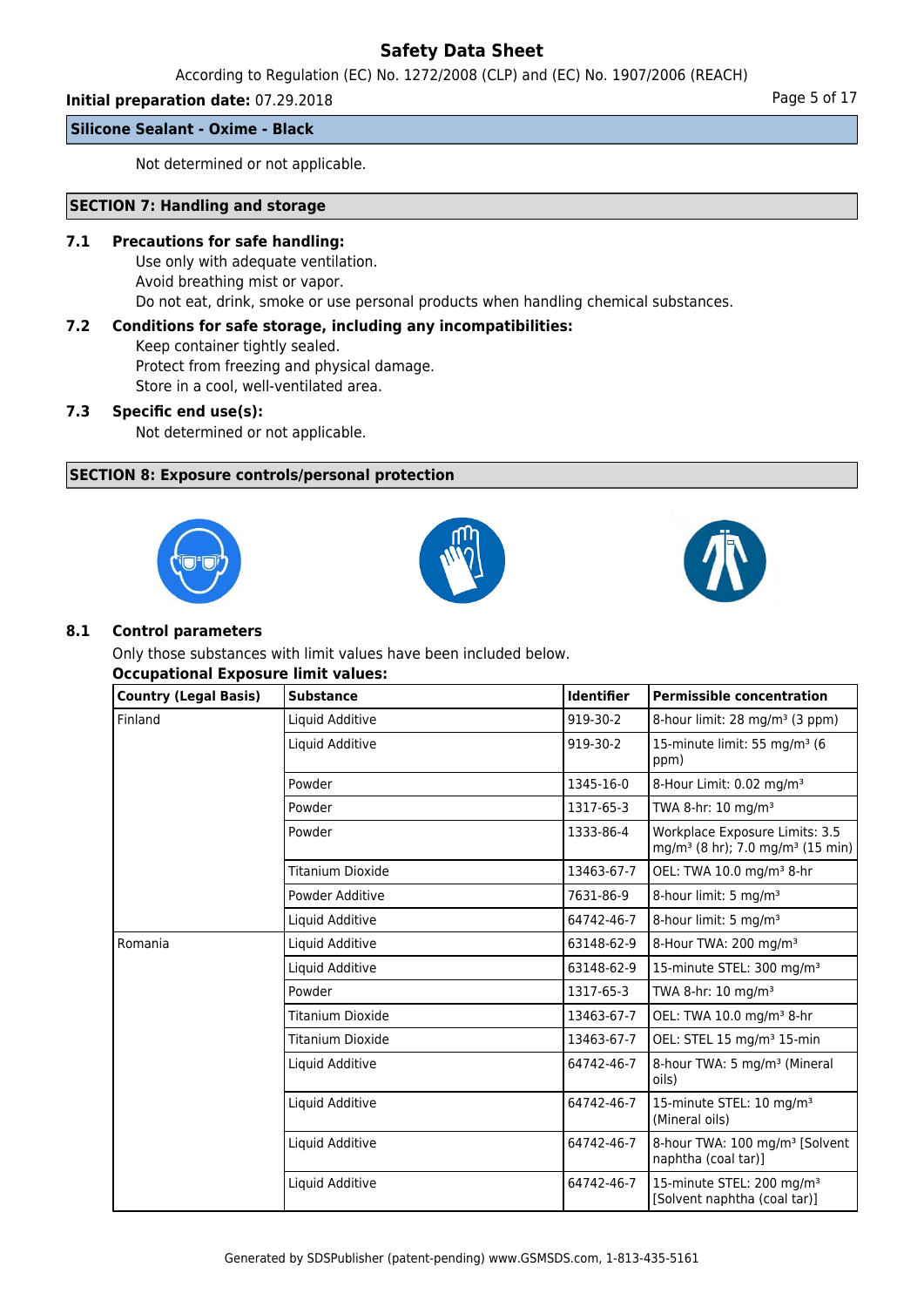## According to Regulation (EC) No. 1272/2008 (CLP) and (EC) No. 1907/2006 (REACH)

# **Initial preparation date:** 07.29.2018 **Page 6 of 17**

| <b>Country (Legal Basis)</b> | <b>Substance</b>        | Identifier | <b>Permissible concentration</b>                                                                                                                                 |
|------------------------------|-------------------------|------------|------------------------------------------------------------------------------------------------------------------------------------------------------------------|
| Germany                      | Liquid Additive         | 96-29-7    | 8-hr TWA 0.3 ppm (1.0 mg/m <sup>3</sup> )                                                                                                                        |
|                              | Powder Additive         | 7631-86-9  | Limit value: 4 mg/m <sup>3</sup>                                                                                                                                 |
| <b>Bulgaria</b>              | Powder                  | 1345-16-0  | TWA: 2.0 mg/m <sup>3</sup> (Aluminum,<br>soluble inorganic compounds, as<br>AI)                                                                                  |
|                              | Powder                  | 1345-16-0  | TWA: 0.1 mg/m <sup>3</sup> (Cobalt and it<br>inorganic compounds, as Co)                                                                                         |
|                              | Liquid Additive         | 64742-46-7 | TWA: 5.0 mg/m <sup>3</sup> (Oil - mineral,<br>petroleum)                                                                                                         |
|                              | Powder                  | 1317-65-3  | TWA: 10 mg/m <sup>3</sup>                                                                                                                                        |
|                              | Powder Additive         | 7631-86-9  | TWA: 0.07 mg/m <sup>3</sup> (Free silicon<br>dioxide, amorphous, synthetic<br>from condensation and<br>electrothermal processes,<br>respirable fraction)         |
|                              | <b>Titanium Dioxide</b> | 13463-67-7 | OEL: TWA 10.0 mg/m <sup>3</sup><br>(Respirable dust)                                                                                                             |
|                              | Powder Additive         | 7631-86-9  | TWA: 10 mg/m <sup>3</sup> (Free silicon<br>dioxide, amorphous, synthetic<br>from condensation and<br>electrothermal processes,<br>inhalable fraction)            |
|                              | Powder Additive         | 7631-86-9  | TWA: 4 mg/m <sup>3</sup> ( Free silicon<br>dioxide, amorphous and<br>crystalline, from natural<br>sedimentation (opal, chalcedony,<br>etc.), inhalable fraction) |
|                              | Powder Additive         | 7631-86-9  | TWA: 1 mg/m <sup>3</sup> (Free silicon<br>dioxide, amorphous and<br>crystalline, from natural<br>sedimentation (opal, chalcedony,<br>etc.), respirable fraction) |
| Ireland                      | Liquid Additive         | 96-29-7    | 8-hr TWA: 10 mg/m <sup>3</sup> (3 ppm); 15-<br>min STEL: 33 mg/m <sup>3</sup> (10 ppm)                                                                           |
|                              | Powder                  | 1345-16-0  | 8-Hour TWA: 0.1 mg/m <sup>3</sup>                                                                                                                                |
|                              | Powder                  | 1317-65-3  | TWA 8-hr: 10 mg/m <sup>3</sup> (Total dust);<br>4 mg/m <sup>3</sup> (Respirable dust)                                                                            |
|                              | Powder                  | 1333-86-4  | 2016 Code of Practice for<br><b>Chemical Agents Regulations</b><br>2001: TWA 3.0 mg/m <sup>3</sup> (8 hr) OEL                                                    |
|                              | <b>Titanium Dioxide</b> | 13463-67-7 | OEL: TWA 10.0 mg/m <sup>3</sup> (Inhalable<br>dust) 8-hr                                                                                                         |
|                              | Powder Additive         | 7631-86-9  | 8-hour OEL (TWA): 6 mg/m <sup>3</sup><br>(Silica, amorphous, Total<br>inhalable dust)                                                                            |
|                              | Powder Additive         | 7631-86-9  | 8-hour OEL (TWA): 2.4 mg/m <sup>3</sup><br>(Silica, amorphous, Respirable<br>dust)                                                                               |
|                              | <b>Titanium Dioxide</b> | 13463-67-7 | OEL: TWA 4.0 mg/m <sup>3</sup> (Respirable<br>dust) 8-hr                                                                                                         |
|                              | Liquid Additive         | 64742-46-7 | 8-hour OEL (TWA): 5 mg/m <sup>3</sup><br>(Mineral oil, pure, highly and<br>severely refined; Inhalable<br>fraction)                                              |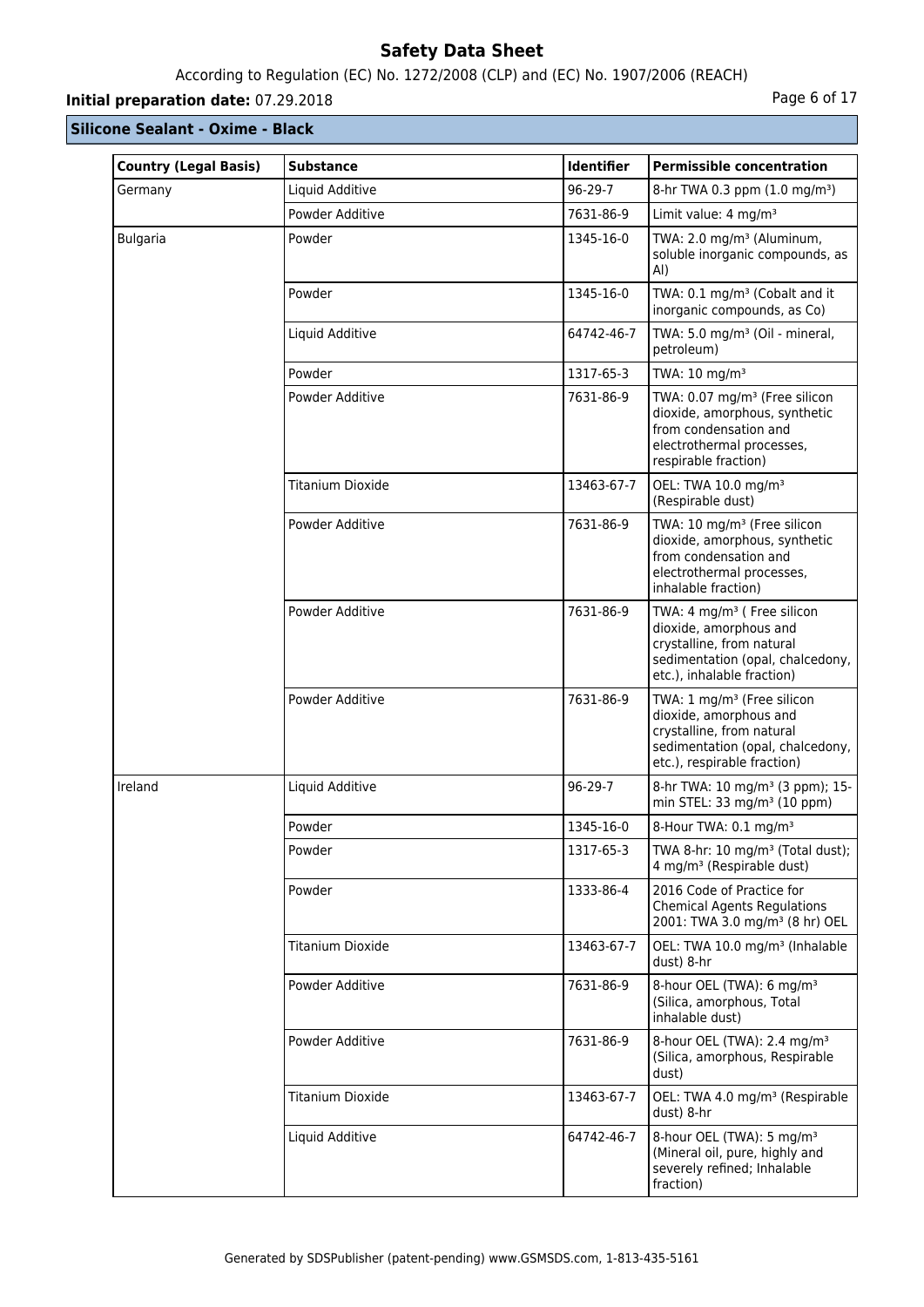# According to Regulation (EC) No. 1272/2008 (CLP) and (EC) No. 1907/2006 (REACH)

# **Initial preparation date:** 07.29.2018 **Page 7 of 17**

| <b>Country (Legal Basis)</b> | <b>Substance</b>        | <b>Identifier</b> | <b>Permissible concentration</b>                                                                                                  |
|------------------------------|-------------------------|-------------------|-----------------------------------------------------------------------------------------------------------------------------------|
| Croatia                      | Powder                  | 1345-16-0         | Maximum (8 hr) allowable<br>concentration: 0.1 mg/m <sup>3</sup>                                                                  |
|                              | Powder                  | 1317-65-3         | TWA 8-hr: 10 mg/m <sup>3</sup> (Total dust);<br>4 mg/m <sup>3</sup> (Respirable dust)                                             |
|                              | Titanium Dioxide        | 13463-67-7        | OEL: TWA 10.0 mg/m <sup>3</sup> (Total<br>dust) 15-min                                                                            |
|                              | Powder                  | 1333-86-4         | Dangerous Substances Exposure<br>Limit Values in the Workplace:<br>3.5 mg/m <sup>3</sup> (8hr); 7.0 mg/m <sup>3</sup> (15<br>min) |
|                              | <b>Titanium Dioxide</b> | 13463-67-7        | OEL: TWA 4.0 mg/m <sup>3</sup> (Respirable<br>dust) 15-min                                                                        |
|                              | Powder Additive         | 7631-86-9         | Maximum (8 hr) allowable<br>concentration: 6 mg/m <sup>3</sup> (Total<br>dust)                                                    |
|                              | Powder Additive         | 7631-86-9         | Maximum (8 hr) allowable<br>concentration: 2.4 mg/m <sup>3</sup><br>(Respirable dust)                                             |
| Czech Republic               | Liquid Additive         | 64742-46-7        | 8-hour TWA: 5 mg/m <sup>3</sup> (Mineral<br>oils, aerosol)                                                                        |
|                              | Liquid Additive         | 64742-46-7        | Ceiling limit (NPK-P): 10 mg/m <sup>3</sup><br>(Mineral oils, aerosol)                                                            |
|                              | Powder                  | 1345-16-0         | 8-hour TWA: 0.05 mg/m <sup>3</sup>                                                                                                |
|                              | Powder                  | 1345-16-0         | Ceiling limit (NPK-P): 0.1 mg/m <sup>3</sup>                                                                                      |
|                              | Powder                  | 1317-65-3         | TWA 8-hr: 10 mg/m <sup>3</sup>                                                                                                    |
|                              | Powder                  | 1333-86-4         | Government Decree 361/2007<br>Sb.: TWA 2.0 mg/m <sup>3</sup> (8 hr)                                                               |
|                              | Powder Additive         | 7631-86-9         | 8-hour TWA: 4.0 mg/m <sup>3</sup> (dust)                                                                                          |
| Estonia                      | Liquid Additive         | 64742-46-7        | 8-hour TWA: 1 mg/m <sup>3</sup> [Oil<br>(naphtha) vapors]                                                                         |
|                              | Powder                  | 1345-16-0         | 8-hour TWA: 0.05 mg/m <sup>3</sup>                                                                                                |
|                              | Powder                  | 1317-65-3         | TWA 8-hr: 10 mg/m <sup>3</sup> ; 5 mg/m <sup>3</sup><br>(Fine dust)                                                               |
|                              | <b>Titanium Dioxide</b> | 13463-67-7        | OEL: TWA 5 mg/m <sup>3</sup> 8-hr                                                                                                 |
|                              | Powder Additive         | 7631-86-9         | 8-hour TWA: 2 mg/m <sup>3</sup> (fine dust)                                                                                       |
| Hungary                      | Liquid Additive         | 64742-46-7        | Ceiling Limit (MK Value): 5<br>mg/m <sup>3</sup> [Oil smog (mineral oil)]                                                         |
|                              | Powder                  | 1345-16-0         | 8-Hour TWA (AK Value): 0.1<br>mg/m <sup>3</sup>                                                                                   |
|                              | Powder                  | 1345-16-0         | 60-Minute STEL (CK Value): 0.4<br>mg/m <sup>3</sup>                                                                               |
|                              | Powder                  | 1317-65-3         | ÁK Value TWA 8-hr: 221 mg/m <sup>3</sup> ;<br>CK Value STEL 60-min 442<br>mg/m <sup>3</sup>                                       |
| Latvia                       | Liquid Additive         | 64742-46-7        | 8-hour TWA: 10 mg/m <sup>3</sup> (Naphtha)                                                                                        |
|                              | Liquid Additive         | 64742-46-7        | 8-hour TWA: 100 mg/m <sup>3</sup><br>(Petroleum benzin)                                                                           |
|                              | <b>Titanium Dioxide</b> | 13463-67-7        | OEL: TWA 10.0 mg/m <sup>3</sup> 8-hr                                                                                              |
|                              | Powder Additive         | 7631-86-9         | 8-hour TWA: 1 mg/m <sup>3</sup>                                                                                                   |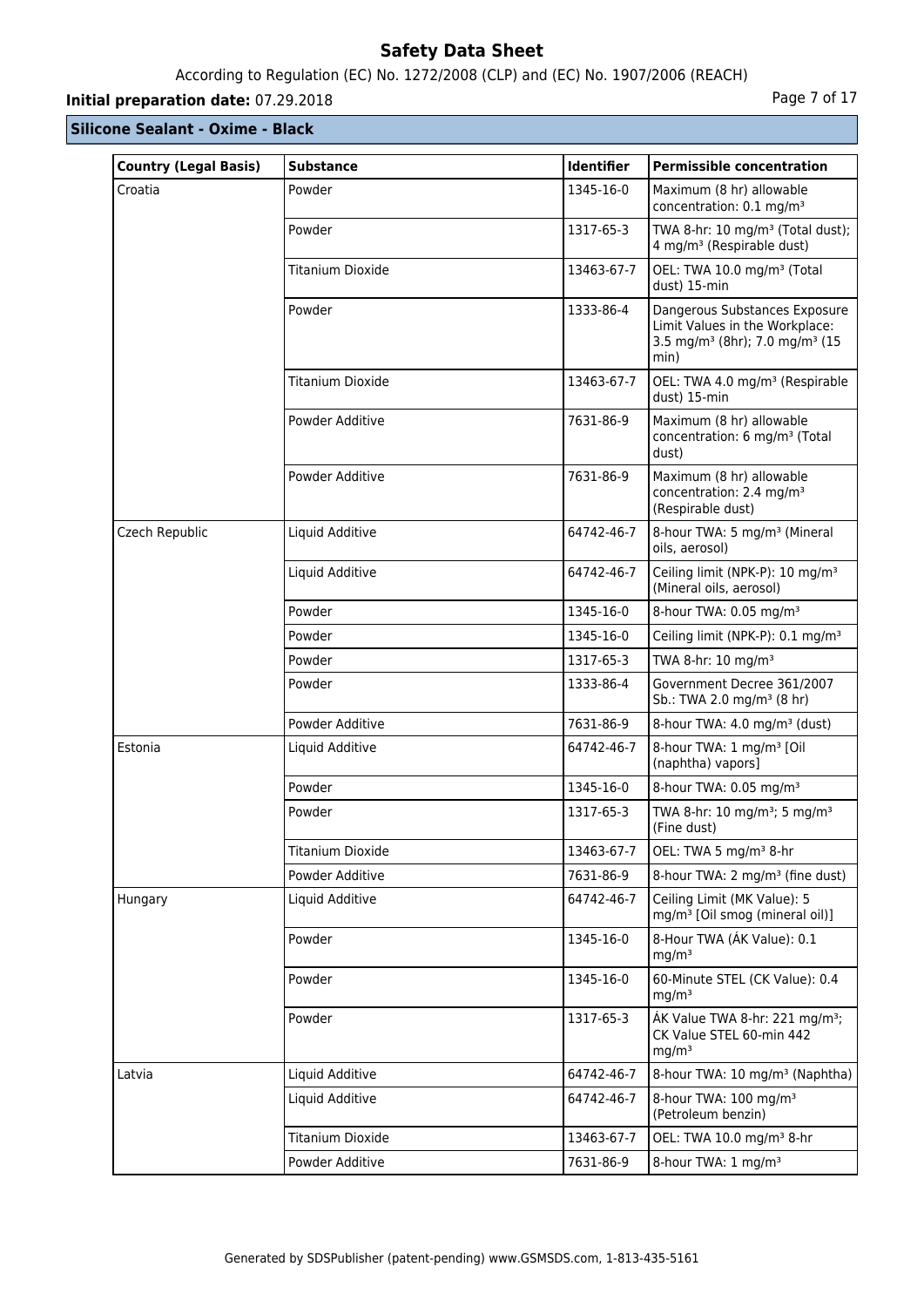# According to Regulation (EC) No. 1272/2008 (CLP) and (EC) No. 1907/2006 (REACH)

# **Initial preparation date:** 07.29.2018 **Page 8 of 17**

| <b>Country (Legal Basis)</b> | <b>Substance</b>        | <b>Identifier</b> | <b>Permissible concentration</b>                                                                                                                                     |
|------------------------------|-------------------------|-------------------|----------------------------------------------------------------------------------------------------------------------------------------------------------------------|
| Cyprus                       | Powder                  | 1333-86-4         | Control of factory atmosphere<br>and dangerous substances in<br>factories regulation: TWA 3.5<br>$mg/m3$ (8 hr)                                                      |
|                              | <b>Titanium Dioxide</b> | 13463-67-7        | OEL: TWA 10.0 mg/m <sup>3</sup> 8-hr                                                                                                                                 |
|                              | Powder Additive         | 7631-86-9         | 8-hour TWA: 5 mg/m <sup>3</sup> (Silicon<br>dioxide (amorphous) (particles ><br>5 micrometers))                                                                      |
|                              | Powder Additive         | 7631-86-9         | 8-hour TWA: 2 mg/m <sup>3</sup> (Silicon<br>dioxide (amorphous) (particles ><br>5 micrometers))                                                                      |
| Lithuania                    | Powder                  | 1345-16-0         | 8-hour TWA: 0.05 mg/m <sup>3</sup>                                                                                                                                   |
|                              | Liquid Additive         | 64742-46-7        | 8-hour TWA: 1 mg/m <sup>3</sup> (Oil mist,<br>including smoke)                                                                                                       |
|                              | Liquid Additive         | 64742-46-7        | 15-minute STEL: 3 mg/m <sup>3</sup> (Oil<br>mist, including smoke)                                                                                                   |
|                              | Liquid Additive         | 64742-46-7        | 8-hour TWA: 180 mg/m <sup>3</sup> (50<br>ppm) [Petrol ether (industrial) -<br>hexane based]                                                                          |
|                              | Liquid Additive         | 64742-46-7        | 15-minute STEL: 250 mg/m <sup>3</sup> (75<br>ppm) [Petrol ether (industrial) -<br>hexane based]                                                                      |
|                              | <b>Titanium Dioxide</b> | 13463-67-7        | OEL: TWA 5 mg/m <sup>3</sup> 8-hr                                                                                                                                    |
|                              | Liquid Additive         | 64742-46-7        | 8-hour TWA: 800 mg/m <sup>3</sup> (200<br>ppm) [Petrol ether (industrial) -<br>heptane based (< 5% n-hexane)]                                                        |
|                              | Liquid Additive         | 64742-46-7        | 15-minute STEL: 1200 mg/m <sup>3</sup><br>(300 ppm) [Petrol ether<br>(industrial) - heptane based (<<br>5% n-hexane)1                                                |
|                              | Liquid Additive         | 64742-46-7        | 8-hour TWA: 900 mg/m <sup>3</sup> (200<br>ppm) [Petrol ether (industrial) -<br>octane based]                                                                         |
|                              | Liquid Additive         | 64742-46-7        | 15-minute STEL: 1400 mg/m <sup>3</sup><br>(300 ppm) [Petrol ether<br>(industrial) - octane based]                                                                    |
| Poland                       | Powder                  | 1345-16-0         | 8-hour TWA (NDS): 0.02 mg/m <sup>3</sup>                                                                                                                             |
|                              | Powder                  | 1333-86-4         | Dz.U.Poz. 817/2014, Annex 1:<br>TWA (NDS) 4.0 mg/m <sup>3</sup> (8 hr)                                                                                               |
|                              | <b>Titanium Dioxide</b> | 13463-67-7        | OEL: TWA (NDS) 10.0 mg/m <sup>3</sup> 8-hr                                                                                                                           |
|                              | Liquid Additive         | 64742-46-7        | 8-hour TWA (NDS): 500 mg/m <sup>3</sup><br>(Benzine, extraction)                                                                                                     |
|                              | Powder Additive         | 7631-86-9         | 8-hour TWA (NDS): 10 mg/m <sup>3</sup><br>(Dusts of amorphous and<br>synthetic silicas, amorphous<br>synthetic silica (precipitated and<br>gel), inhalable fraction) |
|                              | Liquid Additive         | 64742-46-7        | 15-minute STEL (NDSCh): 1500<br>mg/m <sup>3</sup> (Benzine, extraction)                                                                                              |
|                              | Powder Additive         | 7631-86-9         | 8-hour TWA (NDS): 2 mg/m <sup>3</sup><br>(Dusts of amorphous and<br>synthetic silicas, amorphous<br>synthetic silica (precipitated and<br>gel), respirable fraction) |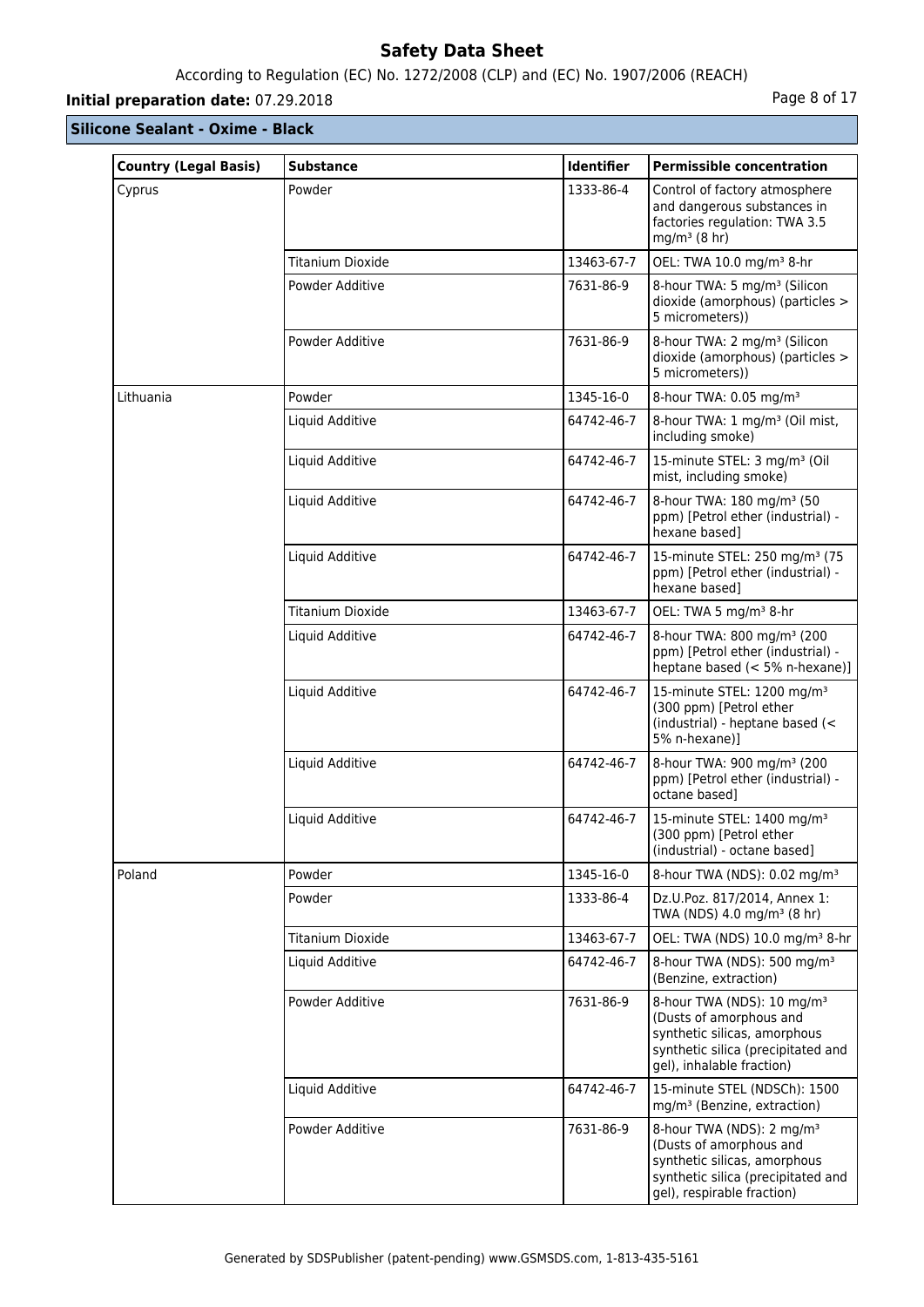# According to Regulation (EC) No. 1272/2008 (CLP) and (EC) No. 1907/2006 (REACH)

# **Initial preparation date:** 07.29.2018 **Page 9 of 17**

| <b>Country (Legal Basis)</b> | <b>Substance</b>        | <b>Identifier</b> | <b>Permissible concentration</b>                                                                                                        |
|------------------------------|-------------------------|-------------------|-----------------------------------------------------------------------------------------------------------------------------------------|
|                              | Liquid Additive         | 64742-46-7        | 8-hour TWA (NDS): 5 mg/m <sup>3</sup><br>(Highly refined mineral oils with<br>the exception of cutting fluids,<br>Inhalable fraction)   |
| Slovakia                     | Powder                  | 1345-16-0         | 8-Hour TWA (NPEL): 0.05 mg/m <sup>3</sup>                                                                                               |
|                              | Powder                  | 1317-65-3         | NPEL TWA 8-hr: 10 mg/m <sup>3</sup>                                                                                                     |
|                              | Powder                  | 1333-86-4         | Regulation No. 355.2006<br>concerning protection of workers<br>exposed to chemical agents,<br>Annex 1: TWA (NPEL) 2.0 mg/m <sup>3</sup> |
|                              | Titanium Dioxide        | 13463-67-7        | OEL: TWA (NPEL) 5 mg/m <sup>3</sup> 8-hr                                                                                                |
|                              | Powder Additive         | 7631-86-9         | 8-hour TWA (NPEL): 4 mg/m <sup>3</sup><br>(Silica, amorphous (heat and wet<br>processes, unfired diatomaceous<br>earth, diatomite))     |
|                              | Powder Additive         | 7631-86-9         | 8-hour TWA (NPEL): 0.3 mg/m <sup>3</sup><br>(Silica, amorphous (fused silica,<br>fused silica, fumes, burnt<br>diatomaceous earth))     |
|                              | Liquid Additive         | 64742-46-7        | 8-hour TWA (NPEL): 5 ppm (1)<br>mg/m <sup>3</sup> ) [Liquid mineral oil mist,<br>fumes]                                                 |
|                              | Liquid Additive         | 64742-46-7        | 15-minute STEL (NPEL): 15 ppm<br>(3 mg/m <sup>3</sup> ) [Liquid mineral oil<br>mist, fumes]                                             |
| Denmark                      | Powder                  | 1345-16-0         | TWA: 0.01 mg/m <sup>3</sup>                                                                                                             |
|                              | Powder                  | 1333-86-4         | Exposure Limits for Substances &<br>Materials: TWA 3.5 mg/m <sup>3</sup>                                                                |
|                              | <b>Titanium Dioxide</b> | 13463-67-7        | OEL: TWA 6.0 mg/m <sup>3</sup>                                                                                                          |
|                              | Liquid Additive         | 64742-46-7        | TWA: $1 \text{ mg/m}^3$                                                                                                                 |
| Belgium                      | Powder                  | 1333-86-4         | Exposure Limit Value: TWA 3.5<br>$mg/m3$ (8 hr)                                                                                         |
|                              | Powder                  | 1317-65-3         | TWA 8-hr: $10 \text{ mg/m}^3$                                                                                                           |
|                              | Titanium Dioxide        | 13463-67-7        | OEL: TWA 10.0 mg/m <sup>3</sup> 8-hr                                                                                                    |
|                              | Powder Additive         | 7631-86-9         | 8-hour TWA: 10 mg/m <sup>3</sup>                                                                                                        |
|                              | Liquid Additive         | 64742-46-7        | 8-hour TWA: 5 mg/m <sup>3</sup> [Mineral<br>oils (mist)]                                                                                |
|                              | Liquid Additive         | 64742-46-7        | 15-minute STEL: 10 mg/m <sup>3</sup><br>[Mineral oils (mist)]                                                                           |
| Greece                       | Powder                  | 1345-16-0         | 8-Hour TWA: 0.1 mg/m <sup>3</sup>                                                                                                       |
|                              | Powder                  | 1317-65-3         | TWA 8-hr: 10 mg/m <sup>3</sup> (Inhalable<br>dust); 5 mg/m <sup>3</sup> (Respirable dust)                                               |
|                              | Powder                  | 1333-86-4         | Decree 307/1986: TWA 3.5mg/m <sup>3</sup><br>(8 hr); STEL 7.0 mg/m <sup>3</sup> (15 min)                                                |
|                              | Titanium Dioxide        | 13463-67-7        | OEL: TWA 10.0 mg/m <sup>3</sup> (Inhalable)<br>8-hr                                                                                     |
|                              | Titanium Dioxide        | 13463-67-7        | OEL: TWA 5.0 mg/m <sup>3</sup> (Respirable<br>dust) 8-hr                                                                                |
|                              | Liquid Additive         | 64742-46-7        | 8-hour TWA: 5 mg/m <sup>3</sup> [Paraffin oil]<br>$(mist)$ ]                                                                            |
| France                       | Powder                  | 1317-65-3         | VME TWA: 10 mg/m <sup>3</sup>                                                                                                           |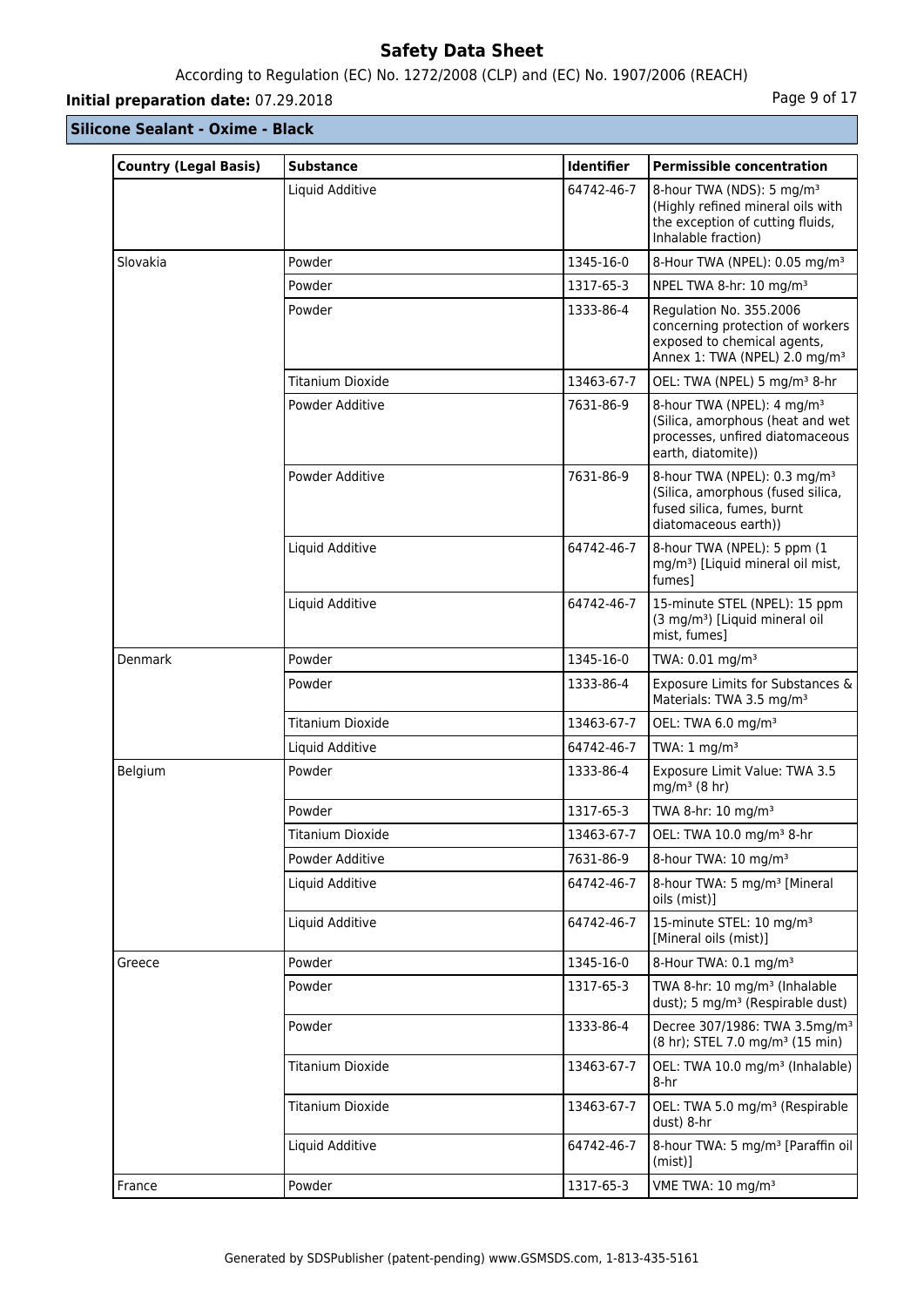# According to Regulation (EC) No. 1272/2008 (CLP) and (EC) No. 1907/2006 (REACH)

# **Initial preparation date:** 07.29.2018 **Page 10 of 17 Page 10 of 17**

| <b>Country (Legal Basis)</b> | <b>Substance</b>        | Identifier | <b>Permissible concentration</b>                                                                                                              |
|------------------------------|-------------------------|------------|-----------------------------------------------------------------------------------------------------------------------------------------------|
|                              | Powder                  | 1333-86-4  | Threshold Limit Values (VLEP):<br>Time weighted average (VME)<br>3.5 mg/m $3$                                                                 |
|                              | <b>Titanium Dioxide</b> | 13463-67-7 | OEL: (VME) 10 mg/m <sup>3</sup>                                                                                                               |
| Italy                        | Powder                  | 1345-16-0  | 8-Hour TWA: 0.02 mg/m <sup>3</sup>                                                                                                            |
|                              | Powder                  | 1333-86-4  | Legislative Decree n.81: TWA 3.0<br>$mg/m3$ (8 hr)                                                                                            |
|                              | <b>Titanium Dioxide</b> | 13463-67-7 | OEL: TWA 10.0 mg/m <sup>3</sup> 8-hr                                                                                                          |
|                              | Liquid Additive         | 64742-46-7 | 8-hour TWA: 5 mg/m <sup>3</sup> (Mineral<br>oil, excluding metal working<br>fluids, pure, highly and severely<br>refined; Inhalable fraction) |
| Portugal                     | Powder                  | 1345-16-0  | 8-Hour exposure limit: 0.02<br>mg/m <sup>3</sup>                                                                                              |
|                              | Powder                  | 1333-86-4  | VLE: 3.5 mg/m <sup>3</sup> (8 hr)                                                                                                             |
|                              | Titanium Dioxide        | 13463-67-7 | OEL: TWA 10.0 mg/m <sup>3</sup> 8-hr                                                                                                          |
|                              | Liquid Additive         | 64742-46-7 | 8-hour exposure limit: 400 ppm                                                                                                                |
|                              | Liquid Additive         | 64742-46-7 | 8-hour exposure limit: 5 mg/m <sup>3</sup>                                                                                                    |
|                              | Liquid Additive         | 64742-46-7 | Short-term exposure limit: 10<br>mg/m <sup>3</sup>                                                                                            |
| United Kingdom               | Powder                  | 1317-65-3  | TWA 8-hr: 10 mg/m <sup>3</sup> (Total dust);<br>4 mg/m <sup>3</sup> (Respirable dust)                                                         |
|                              | Powder                  | 1345-16-0  | TWA: 0.1 mg/m <sup>3</sup>                                                                                                                    |
|                              | Powder                  | 1333-86-4  | WEL: TWA 3.5 mg/m <sup>3</sup> ; STEL 7.0<br>mg/m <sup>3</sup>                                                                                |
|                              | Powder Additive         | 7631-86-9  | TWA: 6 mg/m <sup>3</sup> (Silica,<br>amorphous, inhalable dust)                                                                               |
|                              | Powder Additive         | 7631-86-9  | TWA: 2.4 mg/m <sup>3</sup> (Silica,<br>amorphous, respirable dust)                                                                            |
|                              | Titanium Dioxide        | 13463-67-7 | OEL: TWA 10.0 mg/m <sup>3</sup> (Total<br>dust)                                                                                               |
|                              | Titanium Dioxide        | 13463-67-7 | OEL: TWA 4.0 mg/m <sup>3</sup> (Respirable<br>dust)                                                                                           |
| Spain                        | Powder                  | 1345-16-0  | 8-Hour daily exposure limit<br>(VLA ED): 0.02 mg/m <sup>3</sup>                                                                               |
|                              | Powder                  | 1333-86-4  | VLA: VLA_ED 3.5 mg/m <sup>3</sup> (8 hr)                                                                                                      |
|                              | <b>Titanium Dioxide</b> | 13463-67-7 | OEL: (VLA ED) 10.0 mg/m <sup>3</sup> 8-hr                                                                                                     |
|                              | Liquid Additive         | 64742-46-7 | 8-hour daily exposure limit<br>(VLA ED): 5 mg/m <sup>3</sup>                                                                                  |
|                              | Liquid Additive         | 64742-46-7 | 15-minute STEL (VLA-EC): 10<br>mg/m <sup>3</sup>                                                                                              |
| Austria                      | <b>Titanium Dioxide</b> | 13463-67-7 | OEL: TWA 5 mg/m <sup>3</sup>                                                                                                                  |
|                              | Titanium Dioxide        | 13463-67-7 | OEL: STEL 10 mg/m <sup>3</sup>                                                                                                                |
|                              | Powder Additive         | 7631-86-9  | TWA: $4 \text{ mg/m}^3$                                                                                                                       |
| Sweden                       | Powder                  | 1345-16-0  | Level Limit Value (NGV): 0.02<br>mg/m <sup>3</sup>                                                                                            |
|                              | Titanium Dioxide        | 13463-67-7 | OEL: (NGV) 5.0 (Total dust)<br>mg/m <sup>3</sup>                                                                                              |
|                              | Liquid Additive         | 64742-46-7 | Level Limit Value (NGV): 1 mg/m <sup>3</sup><br>(Oil mist including oil fume)                                                                 |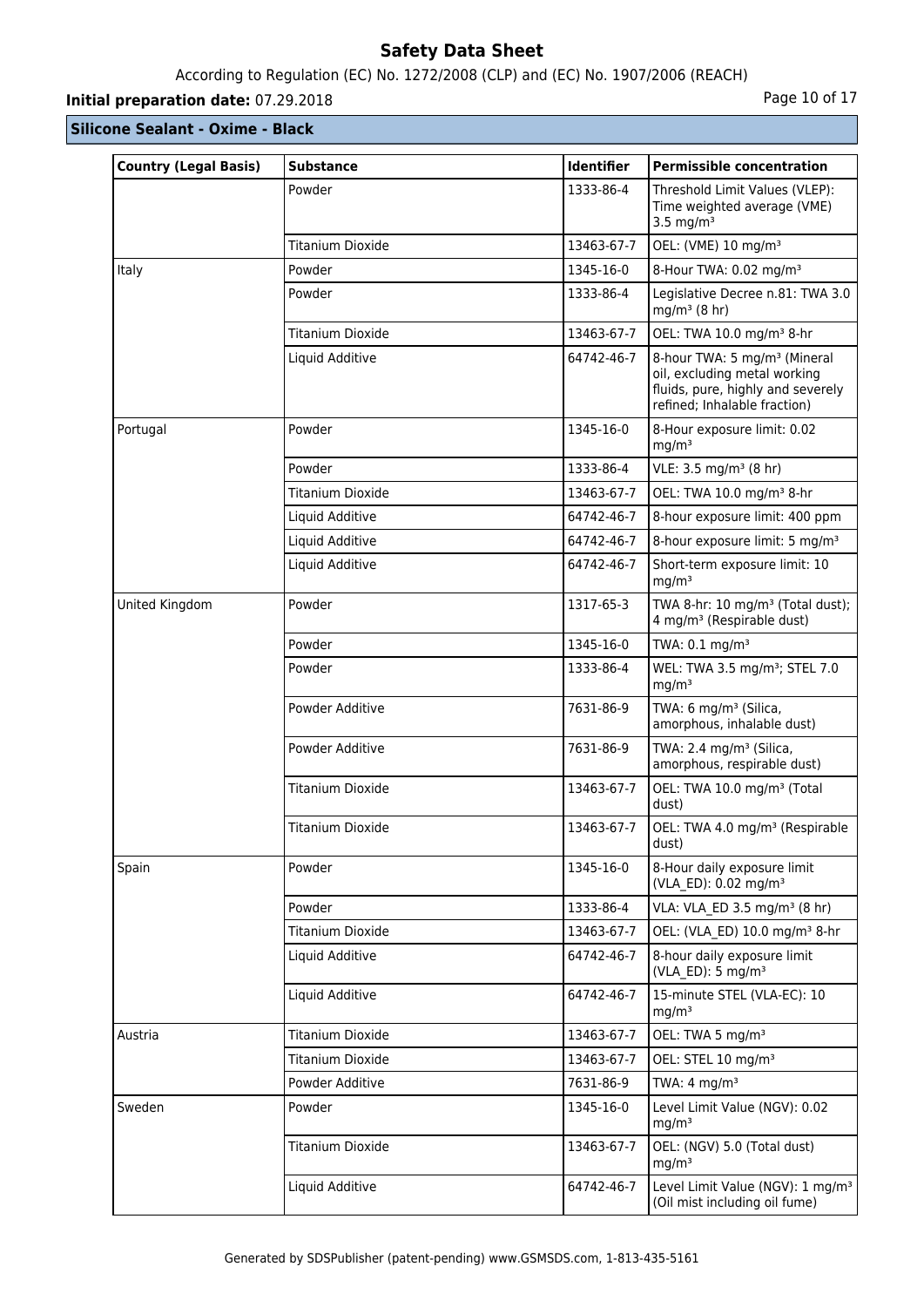According to Regulation (EC) No. 1272/2008 (CLP) and (EC) No. 1907/2006 (REACH)

#### **Initial preparation date:** 07.29.2018 **Page 11 of 17** and the page 11 of 17

#### **Silicone Sealant - Oxime - Black**

| <b>Country (Legal Basis)</b> | <b>Substance</b> | <b>Identifier</b> | <b>Permissible concentration</b>                                             |
|------------------------------|------------------|-------------------|------------------------------------------------------------------------------|
|                              | Liquid Additive  | 64742-46-7        | Short Term Limit (KTV): 3 mg/m <sup>3</sup><br>(Oil mist including oil fume) |
| Slovenia                     | Powder Additive  | 7631-86-9         | 8-hour TWA: 4 mg/m <sup>3</sup> (Silica,<br>inhalable fraction)              |
| European Union               | Liquid Additive  | 64742-46-7        | SCOEL: 8-hour TWA: 5 mg/m <sup>3</sup>                                       |
| <b>Netherlands</b>           | Liquid Additive  | 64742-46-7        | Binding 8-hour TWA: 5 mg/m <sup>3</sup><br>[Oil mist (mineral oil)]          |

#### **Biological limit values:**

No biological exposure limits noted for the ingredient(s).

#### **Derived No Effect Level (DNEL):**

Not determined or not applicable.

#### **Predicted No Effect Concentration (PNEC):**

Not determined or not applicable.

#### **Information on monitoring procedures:**

Monitoring of the concentration of substances in the breathing zone of workers or in the general workplace may be required to confirm compliance with an OEL and adequacy of exposure controls Biological monitoring may also be appropriate for some substances

#### **8.2 Exposure controls**

#### **Appropriate engineering controls:**

Emergency eye wash fountains and safety showers should be available in the immediate vicinity of use or handling.

Provide exhaust ventilation or other engineering controls to keep the airborne concentrations of vapor and mists below the applicable workplace exposure limits (Occupational Exposure Limits-OELs) indicated above.

## **Personal protection equipment**

### **Eye and face protection:**

Safety goggles or glasses, or appropriate eye protection.

### **Skin and body protection:**

Select glove material impermeable and resistant to the substance.

Wear appropriate clothing to prevent any possibility of skin contact.

#### **Respiratory protection:**

If engineering controls do not maintain airborne concentrations below recommended exposure limits (where applicable) or to an acceptable level (in countries where exposure limits have not been established), an approved respirator must be worn.

#### **General hygienic measures:**

Avoid contact with skin, eyes and clothing. Wash hands before breaks and at the end of work. Wash contaminated clothing before reuse.

#### **Environmental exposure controls:**

Select controls based on a risk assessment of local conditions.

See section 6 for information on accidental release measures.

#### **SECTION 9: Physical and chemical properties**

#### **9.1 Information on basic physical and chemical properties**

| <b>Appearance</b> | Black paste   |
|-------------------|---------------|
| <b>Odor</b>       | Not available |
| Odor threshold    | Not available |
| pH                | Not available |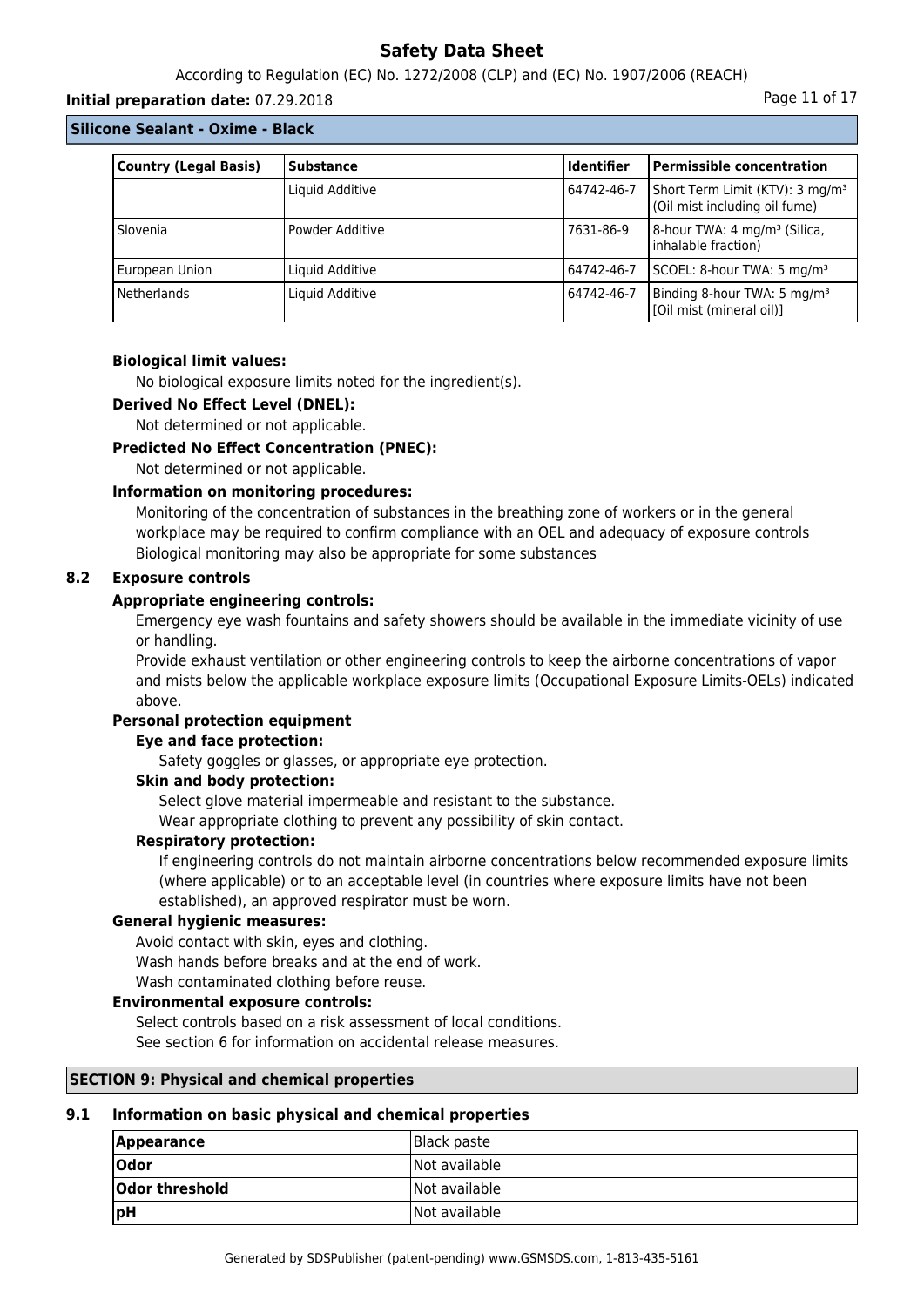According to Regulation (EC) No. 1272/2008 (CLP) and (EC) No. 1907/2006 (REACH)

## **Initial preparation date:** 07.29.2018 **Page 12 of 17** Page 12 of 17

**Silicone Sealant - Oxime - Black**

| <b>Melting point/freezing point</b>       | Not available                    |
|-------------------------------------------|----------------------------------|
| Initial boiling point/range               | Not available                    |
| Flash point (closed cup)                  | 100°C (212°F)                    |
| <b>Evaporation rate</b>                   | Not available                    |
| <b>Flammability (solid, gas)</b>          | Not available                    |
| <b>Upper flammability/explosive limit</b> | Not available                    |
| Lower flammability/explosive limit        | Not available                    |
| <b>Vapor pressure</b>                     | Not available                    |
| <b>Vapor density</b>                      | Not available                    |
| <b>Density</b>                            | 1.427                            |
| <b>Relative density</b>                   | Not available                    |
| <b>Solubilities</b>                       | Not determined or not available. |
| Partition coefficient (n-octanol/water)   | Not available                    |
| <b>Auto/Self-ignition temperature</b>     | Not available                    |
| <b>Decomposition temperature</b>          | Not available                    |
| <b>Dynamic viscosity</b>                  | Not available                    |
| <b>Kinematic viscosity</b>                | Not available                    |
| <b>Explosive properties</b>               | Not available                    |
| <b>Oxidizing properties</b>               | Not available                    |
|                                           |                                  |

## **9.2 Other information**

## **SECTION 10: Stability and reactivity**

#### **10.1 Reactivity:**

Does not react under normal conditions of use and storage.

#### **10.2 Chemical stability:**

Stable under normal conditions of use and storage.

#### **10.3 Possibility of hazardous reactions:**

None under normal conditions of use and storage.

#### **10.4 Conditions to avoid:**

None known.

## **10.5 Incompatible materials:**

None known.

#### **10.6 Hazardous decomposition products:** None known.

## **SECTION 11: Toxicological information**

## **11.1 Information on toxicological effects**

#### **Acute toxicity**

**Assessment:** Based on available data, the classification criteria are not met.

### **Product data:** No data available.

#### **Substance data:**

| <b>Name</b>     | <b>Route</b> | <b>Result</b>               |
|-----------------|--------------|-----------------------------|
| Liquid Additive | loral        | LD50 Rat: 1780 mg/kg        |
|                 |              | LD50 Rat: 2326 mg/kg        |
|                 | Idermal      | LD50 Rabbit: $> 1000$ mg/kg |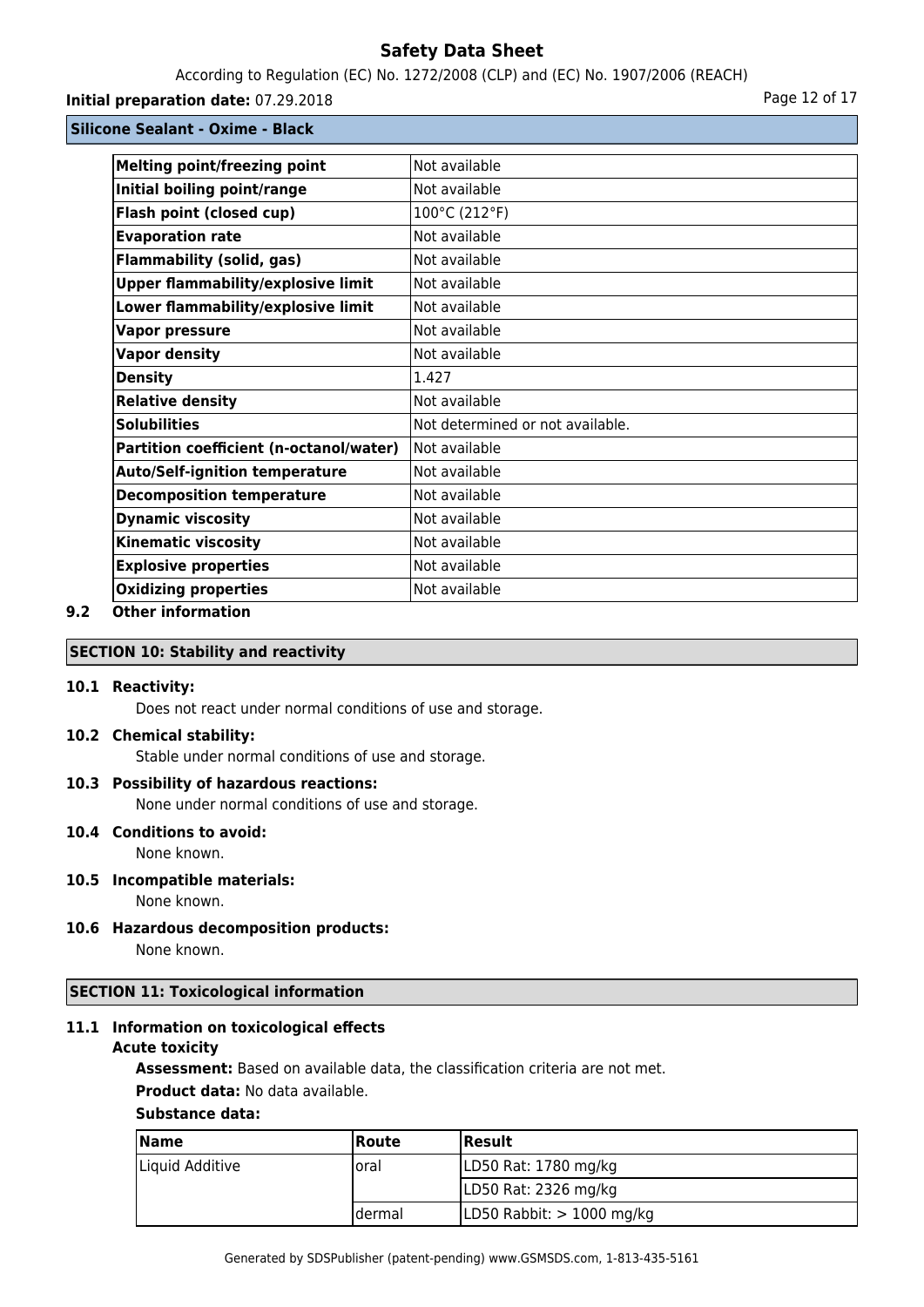### According to Regulation (EC) No. 1272/2008 (CLP) and (EC) No. 1907/2006 (REACH)

## **Initial preparation date:** 07.29.2018 **Page 13 of 17 Page 13 of 17**

## **Silicone Sealant - Oxime - Black**

#### **Skin corrosion/irritation**

**Assessment:** Causes skin irritation

## **Product data:**

No data available.

# **Substance data:**

| <b>Name</b>     | <b>Result</b>                            |
|-----------------|------------------------------------------|
| Liquid Additive | Causes severe skin burns and eye damage. |
|                 | Causes serious eye damage.               |
|                 | Causes severe skin burns and eye damage. |
|                 | Causes skin irritation                   |

#### **Serious eye damage/irritation**

**Assessment:** Causes serious eye damage

### **Product data:**

No data available.

## **Substance data:**

| <b>Name</b>     | <b>Result</b>                 |
|-----------------|-------------------------------|
| Liquid Additive | Causes serious eye damage.    |
|                 | Causes serious eye irritation |
|                 | Causes skin irritation        |

#### **Respiratory or skin sensitization**

**Assessment:** May cause an allergic skin reaction

#### **Product data:**

No data available.

## **Substance data:**

| <b>Name</b>     | Result                               |
|-----------------|--------------------------------------|
| Liquid Additive | May cause an allergic skin reaction  |
|                 | May cause an allergic skin reaction. |
|                 | May cause an allergic skin reaction. |

### **Carcinogenicity**

**Assessment:** May cause cancer

**Product data:** No data available.

#### **Substance data:**

| <b>Name</b>      | Species | <b>Result</b>                                                                                                      |
|------------------|---------|--------------------------------------------------------------------------------------------------------------------|
| Liquid Additive  |         | IMay cause cancer.                                                                                                 |
| Titanium Dioxide |         | Not applicable. Airborne, unbound particles of respirable size are known<br>Ito cause cancer.                      |
| Powder           |         | Not applicable. The carcinogenic classification only applies to airborne,<br>unbound particles of respirable size. |

#### **International Agency for Research on Cancer (IARC):**

| <b>Name</b>      | <b>Classification</b>                                          |
|------------------|----------------------------------------------------------------|
| Powder Additive  | Group 3 - Not classifiable as to its carcinogenicity to humans |
| Titanium Dioxide | <b>IGroup 2B</b>                                               |
| Powder           | Group 2B - Possibly carcinogenic to humans                     |

**National Toxicology Program (NTP):** None of the ingredients are listed.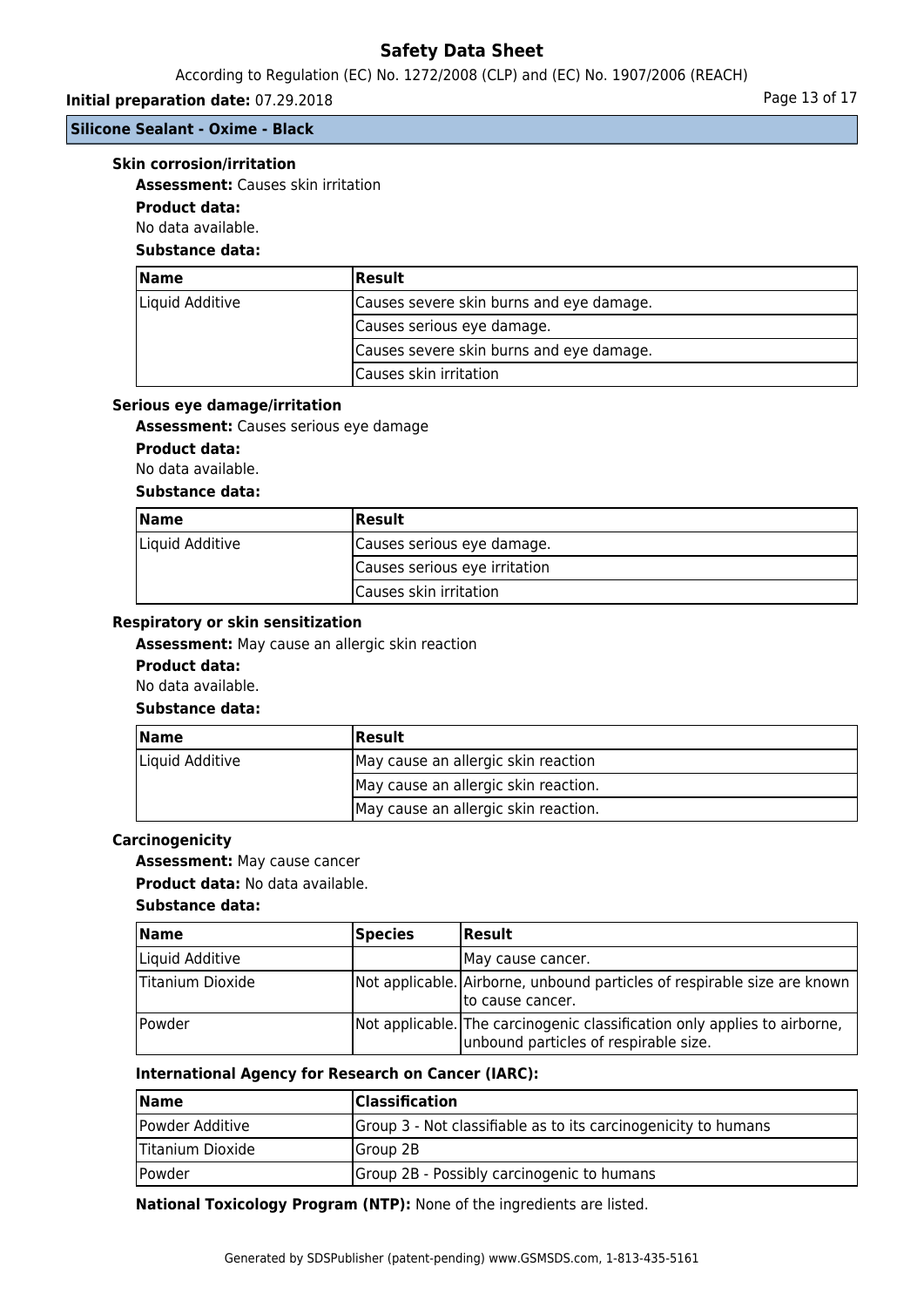According to Regulation (EC) No. 1272/2008 (CLP) and (EC) No. 1907/2006 (REACH)

**Initial preparation date:** 07.29.2018 **Page 14 of 17** Page 14 of 17

## **Silicone Sealant - Oxime - Black**

## **Germ cell mutagenicity**

**Assessment:** Based on available data, the classification criteria are not met. **Product data:** No data available.

**Substance data:** No data available.

### **Reproductive Toxicity**

**Assessment:** Based on available data, the classification criteria are not met.

### **Product data:**

No data available.

**Substance data:** No data available.

### **Specific target organ toxicity (single exposure)**

**Assessment:** Based on available data, the classification criteria are not met.

#### **Product data:**

No data available.

**Substance data:** No data available.

## **Specific target organ toxicity (repeated exposure)**

**Assessment:** Based on available data, the classification criteria are not met.

### **Product data:**

No data available.

**Substance data:** No data available.

#### **Aspiration toxicity**

**Assessment:** Based on available data, the classification criteria are not met.

### **Product data:**

No data available.

**Substance data:** No data available.

## **Information on likely routes of exposure:**

No data available.

## **Symptoms related to the physical, chemical and toxicological characteristics:**

No data available.

### **Other information:**

No data available.

## **SECTION 12: Ecological information**

## **12.1 Toxicity**

## **Acute (short-term) toxicity**

**Assessment:** Based on available data, the classification criteria are not met. **Product data:** No data available.

### **Substance data:**

| <b>Name</b>     | Result                                               |
|-----------------|------------------------------------------------------|
| Liquid Additive | $\lfloor$ LC50 - Oryzias latipes - > 100 mg/L - 96 h |

# **Chronic (long-term) toxicity**

**Product data:** No data available.

## **Substance data:**

| <b>Name</b>     | Result                                         |
|-----------------|------------------------------------------------|
| Liquid Additive | $NOEC - Oryzias latipes - \sim 50 mg/L - 14 d$ |

### **12.2 Persistence and degradability**

### **Product data:** No data available.

## **Substance data:**

| $\sqrt{\mathsf{Name}}$ | Result                                    |
|------------------------|-------------------------------------------|
| Liquid Additive        | Inherent degradability in water and soil. |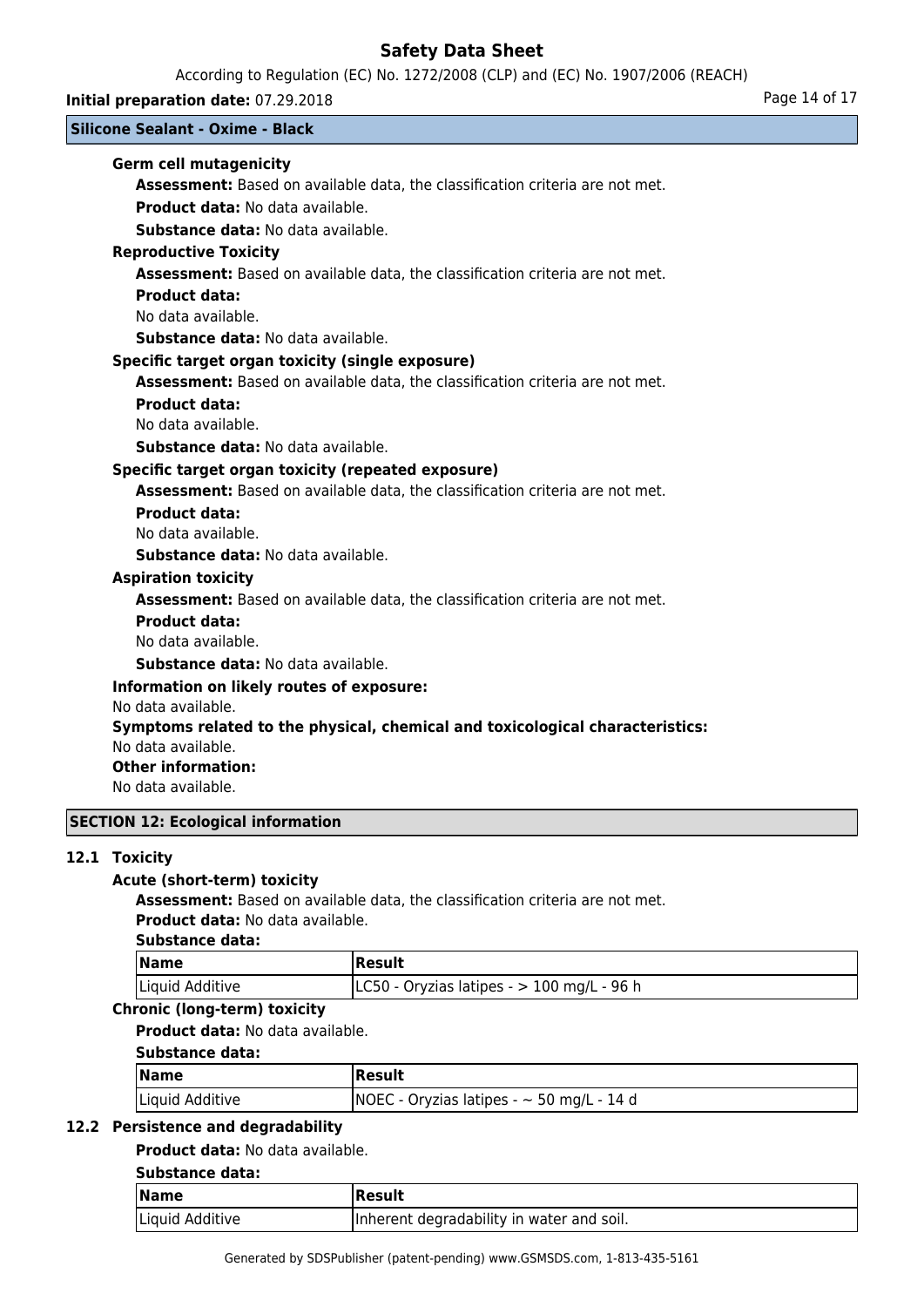According to Regulation (EC) No. 1272/2008 (CLP) and (EC) No. 1907/2006 (REACH)

**Initial preparation date:** 07.29.2018 **Page 15 of 17** Page 15 of 17

**Silicone Sealant - Oxime - Black**

## **12.3 Bioaccumulative potential**

**Product data:** No data available.

**Substance data:** No data available.

## **12.4 Mobility in soil**

**Product data:** No data available. **Substance data:** No data available.

## **12.5 Results of PBT and vPvB assessment**

#### **PBT assessment:**

| Liquid Additive         | The substance is not PBT.  |  |
|-------------------------|----------------------------|--|
| <b>vPvB</b> assessment: |                            |  |
| Liquid Additive         | The substance is not vPvB. |  |

## **12.6 Other adverse effects:** No data available.

## **SECTION 13: Disposal considerations**

### **13.1 Waste treatment methods**

#### **Relevant information:**

It is the responsibility of the waste generator to properly characterize all waste materials according to applicable regulatory entities

## **SECTION 14: Transport information**

### **International Carriage of Dangerous Goods by Road/Rail (ADR/RID)**

| UN number                     | Not regulated |
|-------------------------------|---------------|
| UN proper shipping name       | Not regulated |
| UN transport hazard class(es) | <b>None</b>   |
| Packing group                 | <b>None</b>   |
| <b>Environmental hazards</b>  | l None        |
| Special precautions for user  | None          |

#### **International Carriage of Dangerous Goods by Inland Waterways (ADN)**

| UN number                     | Not regulated |
|-------------------------------|---------------|
| UN proper shipping name       | Not regulated |
| UN transport hazard class(es) | l None        |
| Packing group                 | l None        |
| <b>Environmental hazards</b>  | l None        |
| Special precautions for user  | l None        |

#### **International Maritime Dangerous Goods (IMDG)**

| UN number                     | IUN 1760                                    |  |
|-------------------------------|---------------------------------------------|--|
| UN proper shipping name       | Corrosive Liquids, N.O.S. (Liquid Additive) |  |
| UN transport hazard class(es) | 8                                           |  |
| Packing group                 |                                             |  |
| <b>Environmental hazards</b>  | lNone                                       |  |
| Special precautions for user  | None                                        |  |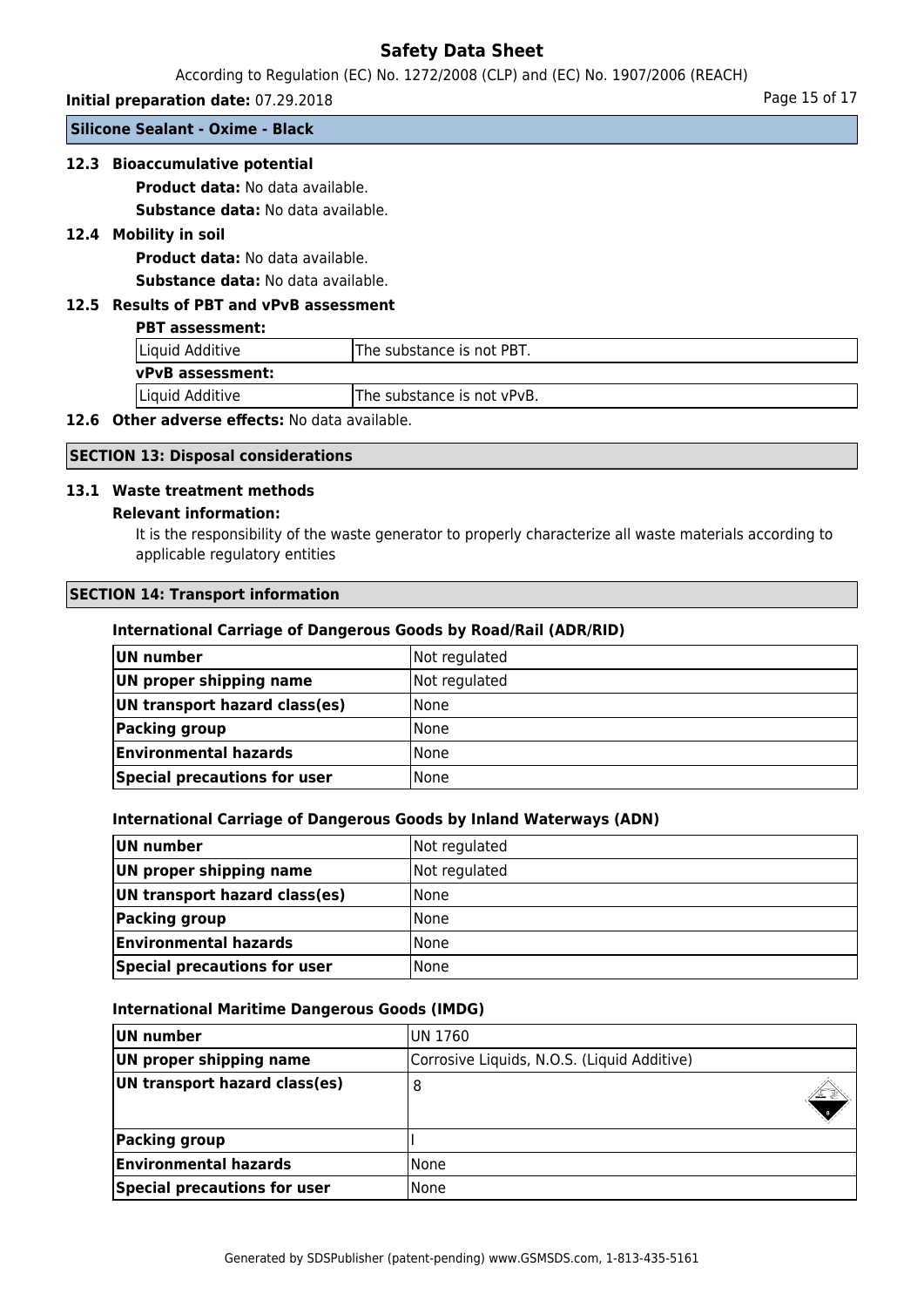According to Regulation (EC) No. 1272/2008 (CLP) and (EC) No. 1907/2006 (REACH)

**Initial preparation date:** 07.29.2018 **Page 16 of 17 Page 16 of 17** 

**Silicone Sealant - Oxime - Black**

## **International Air Transport Association Dangerous Goods Regulations (IATA-DGR)**

| UN number                           | IUN 1760                                    |  |
|-------------------------------------|---------------------------------------------|--|
| UN proper shipping name             | Corrosive Liquids, N.O.S. (Liquid Additive) |  |
| UN transport hazard class(es)       | 8                                           |  |
| Packing group                       |                                             |  |
| <b>Environmental hazards</b>        | l None                                      |  |
| <b>Special precautions for user</b> | l None                                      |  |

### **SECTION 15: Regulatory information**

### **15.1 Safety, health and environmental regulations/legislation specific for the substance or mixture.**

## **European regulations**

### **Inventory listing (EINECS):**

| 70131-67-8 | <b>Resin</b>     | lNot   |
|------------|------------------|--------|
|            |                  | Listed |
| 1333-86-4  | <b>Powder</b>    | Listed |
| 63148-62-9 | Liquid Additive  | Listed |
| 64742-46-7 | Liquid Additive  | Listed |
| 17689-77-9 | Liquid Additive  | Listed |
| 919-30-2   | Liquid Additive  | Listed |
| 22984-54-9 | Liquid Additive  | Listed |
| $96-29-7$  | Liquid Additive  | Listed |
| 2224-33-1  | Liquid Additive  | Listed |
| 7631-86-9  | Powder Additive  | Listed |
| 1317-65-3  | Powder           | Listed |
| 13463-67-7 | Titanium Dioxide | Listed |
| 1345-16-0  | Powder           | Listed |

**REACH SVHC candidate list:** Not determined.

**REACH SVHC Authorizations:** Not determined.

**REACH Restriction:** Not determined.

**Water hazard class (WGK) (Product):** Not determined.

### **Water hazard class (WGK) (Substance):**

| <b>Ingredient Name</b>  | <b>CAS</b> | <b>Class</b>               |
|-------------------------|------------|----------------------------|
| Resin                   | 70131-67-8 | Class 1                    |
| Liquid Additive         | 63148-62-9 |                            |
| Liquid Additive         | 22984-54-9 |                            |
| Liquid Additive         | 96-29-7    |                            |
| Liquid Additive         | 2224-33-1  |                            |
| Powder                  | 1317-65-3  | Non-hazardous to water.    |
| <b>Titanium Dioxide</b> | 13463-67-7 | Non-hazardous to water.    |
| Powder                  | 1345-16-0  | nwg non-hazardous to water |

## **Other regulations**

**Germany TA Luft:** Class II; Base rate: 2.5 kg/hr; Maximum concentration allowed if emissions meet or exceed base rate: 0.5 g/m<sup>3</sup>